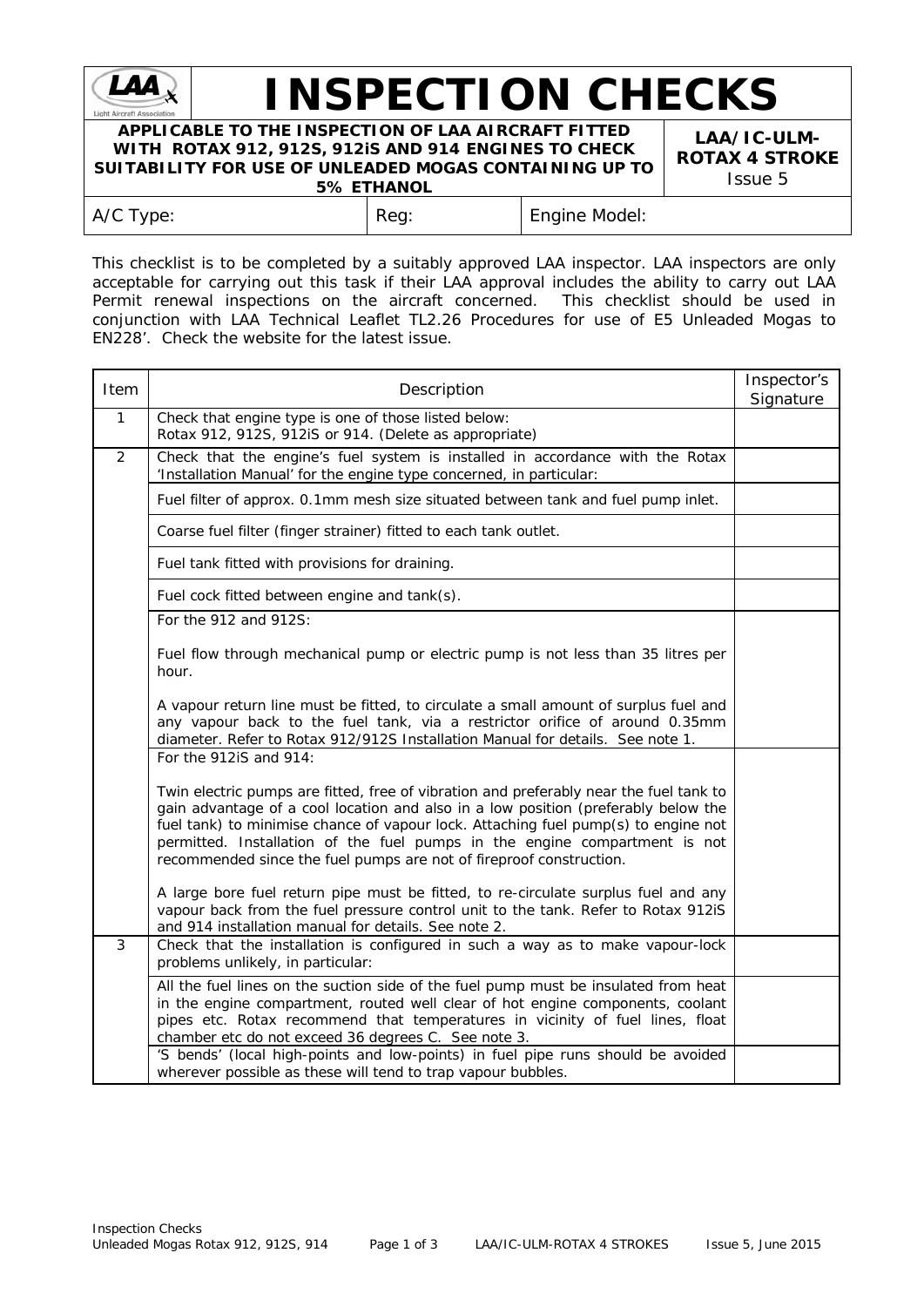| 4              | Check that each fuel tank is not made of a material likely to be chemically attacked<br>by components within unleaded Mogas fuel containing 5% ethanol. Whilst metal<br>tanks, and those moulded using polythene are reputed to be satisfactory with<br>unleaded fuel containing up to 5% ethanol, some tanks laminated using epoxy,<br>polyester or vinylester resins are known to be attacked. Consult the aircraft kit<br>manufacturer and/or carry out a sample test (two weeks duration suggested) to<br>check for signs of the surface becoming 'gummy' when in contact with fuel<br>containing as close to 5% ethanol as possible. |  |
|----------------|-------------------------------------------------------------------------------------------------------------------------------------------------------------------------------------------------------------------------------------------------------------------------------------------------------------------------------------------------------------------------------------------------------------------------------------------------------------------------------------------------------------------------------------------------------------------------------------------------------------------------------------------|--|
| 5              | Check that fuel tanks are not treated with a 'sloshing sealant' likely to be<br>chemically attacked by components within unleaded fuel containing up to 5%<br>ethanol, detach from the tank inner surface and block the fuel outlet. If in doubt,<br>immersion test over a two-week period and check condition.                                                                                                                                                                                                                                                                                                                           |  |
| 6              | Check that fuel system components such as rubber or plastic pipes, seals in fuel<br>cocks, sight gauge tubes, fuel tank floats, filters, etc, are not made of a material<br>likely to be chemically attacked by unleaded fuel containing 5% ethanol. Any fuel<br>system components manufactured for the automotive industry since around 1990<br>or so are likely to have been made compatible with E5 unleaded fuel. If in doubt,<br>test components in a jam jar of fuel containing as close to 5% ethanol as possible<br>and observe results after appropriate period (two weeks).                                                     |  |
| $\overline{7}$ | Check carburettor ice protection provisions, heat muffs, carb heaters etc. If<br>reliance is placed on 'undercowl temperature' for carb ice protection, ensure that<br>under cowl temperatures are not being accidentally reduced due to loose or worn<br>baffles, air seals etc. It is recommended that a carburettor heater is fitted to 912,<br>912iS and 912S engines - see note 4.                                                                                                                                                                                                                                                   |  |
| 8              | Check that fuel level is visible in sight-gauges. Unleaded fuel, being almost clear in<br>colour, may be hard to see in sight-gauges that have become stained with age, in<br>which case sight- gauge tubes will need to be replaced. A card marked up with<br>diagonal close-pitched lines inserted behind the gauge will help to show up fuel<br>level due to refraction effect - fuel in the sight-gauge appears to alter the angle of<br>the lines. Alternatively, a thin vertical line has the same effect $-$ it appears to<br>'broaden' with fuel in front of it (mercury thermometer effect)                                      |  |
| 9              | Carry out engine ground run using unleaded Mogas fuel to BS EN 228, 95 RON<br>(Min) containing not in excess of 5% ethanol and check that running and<br>instrument indications are normal. Mixture strength should not need adjusting.<br>Note that it is normal to find a slightly different grey exhaust pipe deposit with<br>unleaded fuel than with leaded fuel which may give a false impression of changed<br>mixture strength. Check fuel system for leaks and filter(s) for contamination                                                                                                                                        |  |
| 10             | Fit cockpit placard regarding E5 unleaded Mogas fuel use (available from LAA).                                                                                                                                                                                                                                                                                                                                                                                                                                                                                                                                                            |  |
| 11             | Fit placard adjacent to each filler specifying:<br>'E5 Unleaded Mogas BS EN 228, 95 RON (MIN)'                                                                                                                                                                                                                                                                                                                                                                                                                                                                                                                                            |  |

**After completion, this checklist is to be signed, dated and stapled into the aircraft's airframe logbook, together with the LAA TL2.26. The inspector is to add declarations in the engine and airframe logbooks stating:**

*'This aircraft/engine has been checked in accordance with the procedures in TL 2.26 issue \_ and may be run on unleaded petrol to BS EN 228, 95 RON (MIN) containing no more than 5% ethanol in accordance with the operating procedures and special operating limitations in TL2.26'*

## **DECLARATION BY LAA INSPECTOR**

I declare that the aircraft, registration **G-**\_\_\_\_\_\_, has been checked against items 1 to 11 listed above and has been found to comply in all respects.

| Name: | $\sim$<br>Signed: | $No.$ :<br>Insp | Date: |
|-------|-------------------|-----------------|-------|
|       |                   |                 |       |